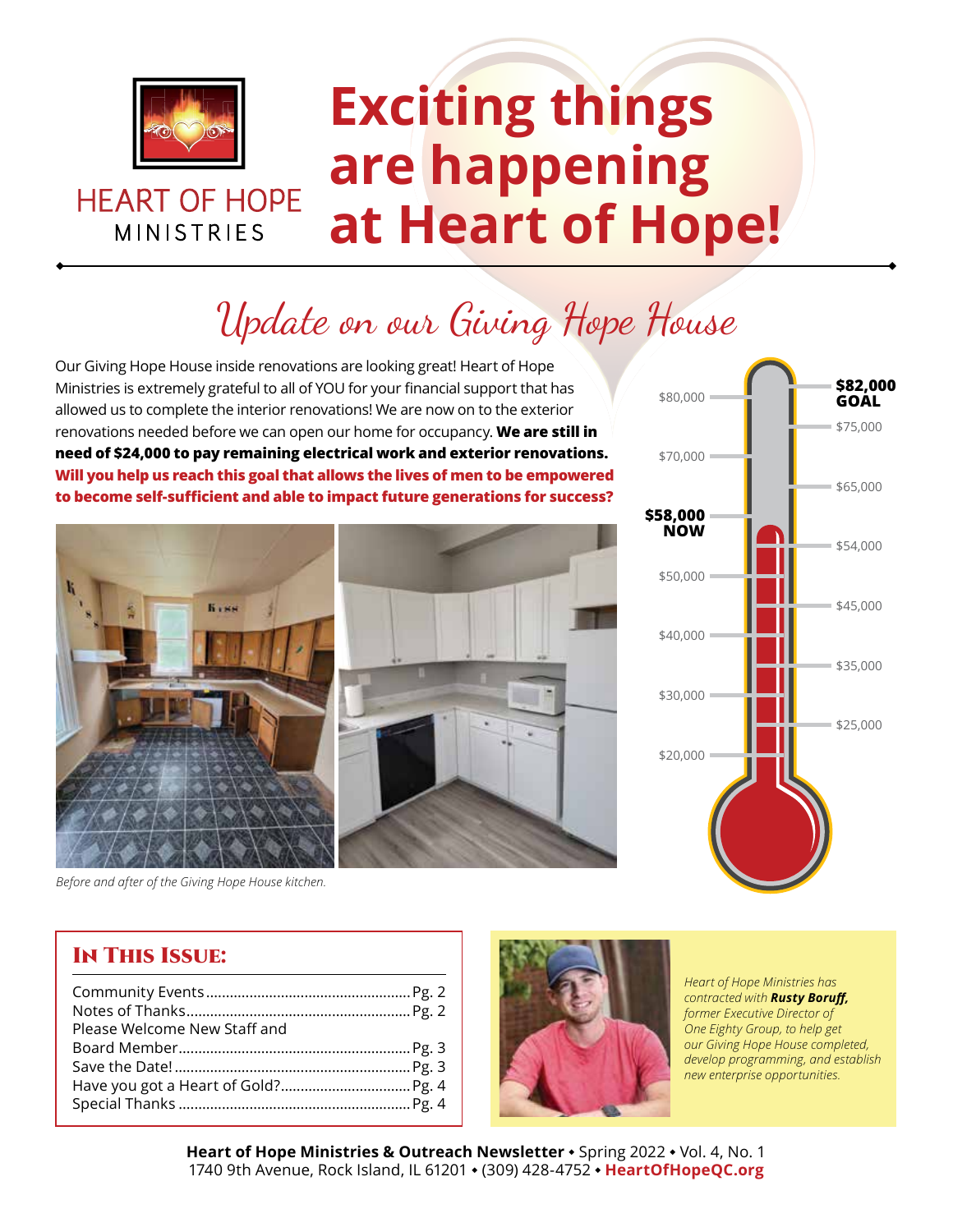# Community Events



PCs for People traveled all the way from Oak Park, Illinois, to Heart of Hope in April 2022 to deliver computers to people living at or below the federal poverty level. They worked tirelessly for over two hours, distributing over 100 computers! **This event was mainly because of individual donors who GIVE so we can GIVE!**

A special THANK YOU to Heart of Hope's Community Engagement and Grant Specialist, Mason Boyer for coordinating the event with PCs for People!

### Notes of Thanks



"It's a lot of you that showed me love as I shared my success passing all my tests for welding. I really wanna thank all of you from the bottom of my heart! This truly means a lot to me personally. I have proven over and over that when faith and grind come together there's

nothing that I cannot do and I say that as a humbled person. I also say this because if you know me then you know my story. In the last 2½ years I learned to install pools, install chain link fences, privacy fences, refinishing hardwood floors, Epoxy floors, VCT floors, etc., and my work speaks for itself. I've also had my lows mentally but tried to shield how I was feeling. **I have to and always will be forever thankful for Heart of Hope Ministries Pastor Lynda Sargent** for welcoming me to help give back to the community through the food pantry and bible study and the talks reassuring me that God has me. I say this a lot when your Mother, my Queen, was born May 5th and God brought her home on May 5th. RIH Mom. I say this to say to all, that if you put your faith first, there is nothing in this world that you cannot accomplish but you have to put the work in. I hope everyone takes something from a part of my story as I continue to walk in faith. Have a blessed day."



"I wanted to give a huge praise and thank you to you all for seeing my elderly, disabled mother through such a trying storm the last few years. God's love has been poured out to her by His faithful servants, especially Breon. After my dad passed in 2020,

Breon and his team began delivery of groceries to home bound, disabled mother. Recently she told me God has provided an amazing opportunity for him. I wanted to just personally thank him for his service to my mom. She's very lonely and housebound. Breon has personally ministered to her through my dad's death, the pandemic, step-family abandonment and health issues. She is a strong and proud woman who doesn't want to leave her home and while my family and I live in Seattle she still wants to live in her home near her sister, neighbors and community. You have given her provisions and helped to somehow make it possible. I praise God for the work you do. For each and every one of you I pray an abundant blessing for your lives and the work you do serving the Lord our Savior. Please pass my immense gratitude to Breon and to the others whose names I wish I knew so I could personally pray for and thank you for the selfless service they bring to the elder community. It's such a worthy mission. May God bless you abundantly!" *Kelly Powers for her mother Barbara McCleeary*

Stay Connected with Heart of Hope Ministries on Facebook! @Facebook/HOHQC 1740 9th Avenue, Rock Island, IL 61201 ◆ (309) 428-4752 ◆ **HeartOfHopeQC.org**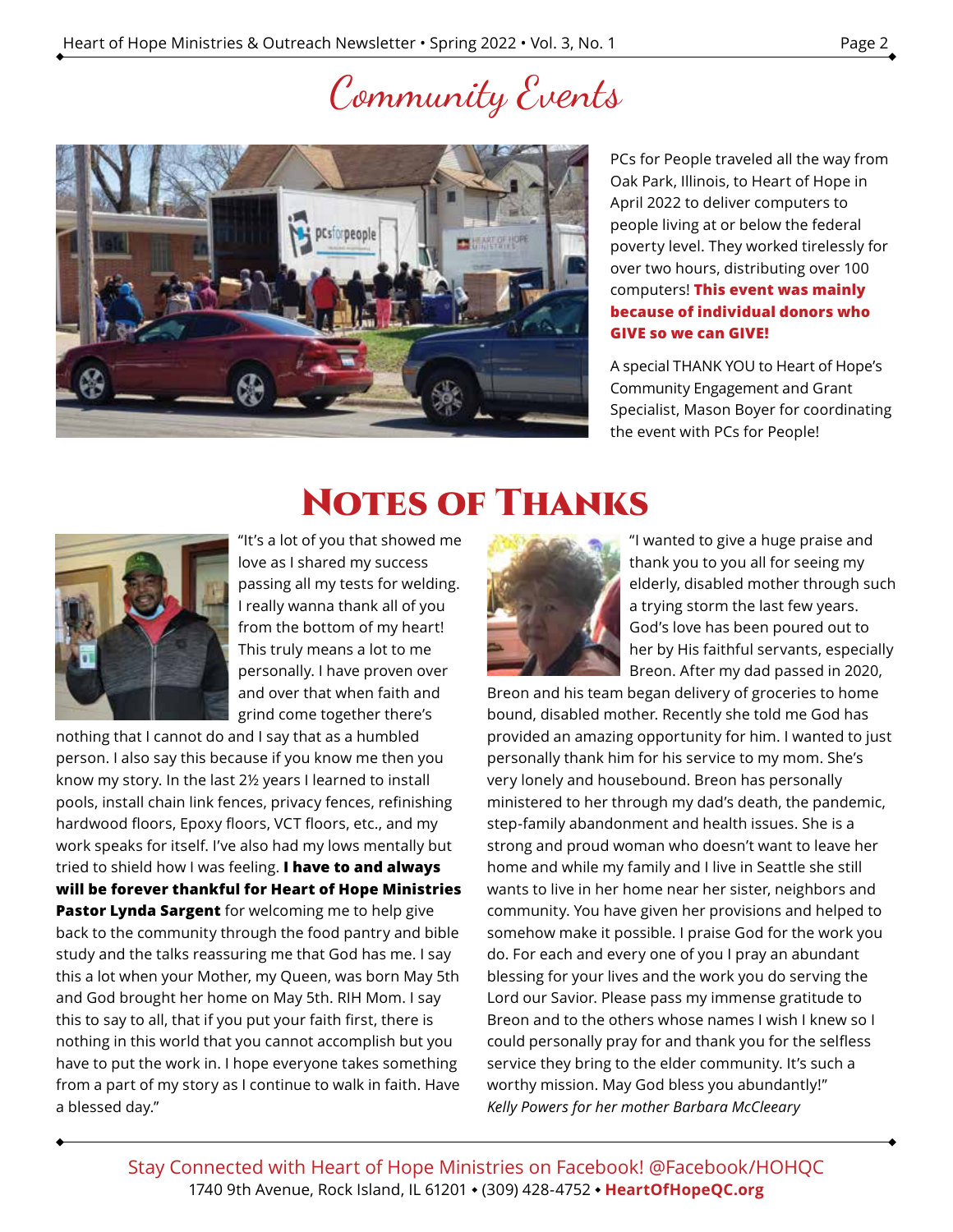

## SAVE THE DATE!

Heart of Hope will be hosting our **First Annual Dinner Gala**  on November 3rd, 2022, at 6 PM. Come join us for an evening of good food and great fun!

**We are also seeking:**

- ◆ **Sponsorships**
- ◆ **Donations of Silent Auction items**

**Please contact us at (309) 428-4752 if you can help.**

**Please help us make this event a success, and a night to remember!**

### **HELP WANTED**

**Heart of Hope is looking for a (10 hr per week) part-time Pickup & Delivery driver** for our 15 ft Giving Hope Van on Thursdays and Fridays. Experience preferred.

> **Interested?** Contact Pastor Lynda at **lynda\_sargent@heartofhopeqc.org**.

## Please Welcome New Staff and Board Member

#### **Welcome Mason Boyer, our new Community Engagement and Grant Specialist**

Mason has always had a strong desire to stand out for marginalized people. He was a litigation Paralegal prior to joining the

Heart of Hope team. He was inspired by the work done at Heart of Hope and decided that he wanted to be a part of the team. His desire is to help Heart of Hope carry out their vision of revitalizing the community. He enjoys reading, philosophy, and exercise in his free time. Welcome, Mason!



#### **Welcome Carl Jones as our new Food Pantry Coordinator**

Carl is already doing a fantastic job, especially in his deliveries to the elderly and disabled. He delivers more than food and toiletry items; he also delivers Love, Hope, and Healing to their doors every Friday. Welcome, Carl!



#### **Heart of Hope welcomes new board member Andrea Flannery**

Andrea is Project NOW's new Head Start Director. She has her bachelor's degree in Childhood Development and her master's in Special Education. That education will serve

her well as she oversees 7 Head Start center-based programs throughout Rock Island, Henry & Mercer Counties. Andrea has spent the last eight years at the Rock Island Arsenal's Child Development Center and The School-Aged Center. She has served in a variety of positions there from program specialist to assistant director to her most recent job as Training & Curriculum Specialist and Interim Director of the Child Development Center. Her efforts leading and guiding the staff and families during COVID resulted in two civilian awards for her "leadership and innovative thinking" during the pandemic. We are excited to have her creative leadership in action as a new board member for Heart of Hope. We are especially excited that she enjoys fundraising! Welcome, Andrea!